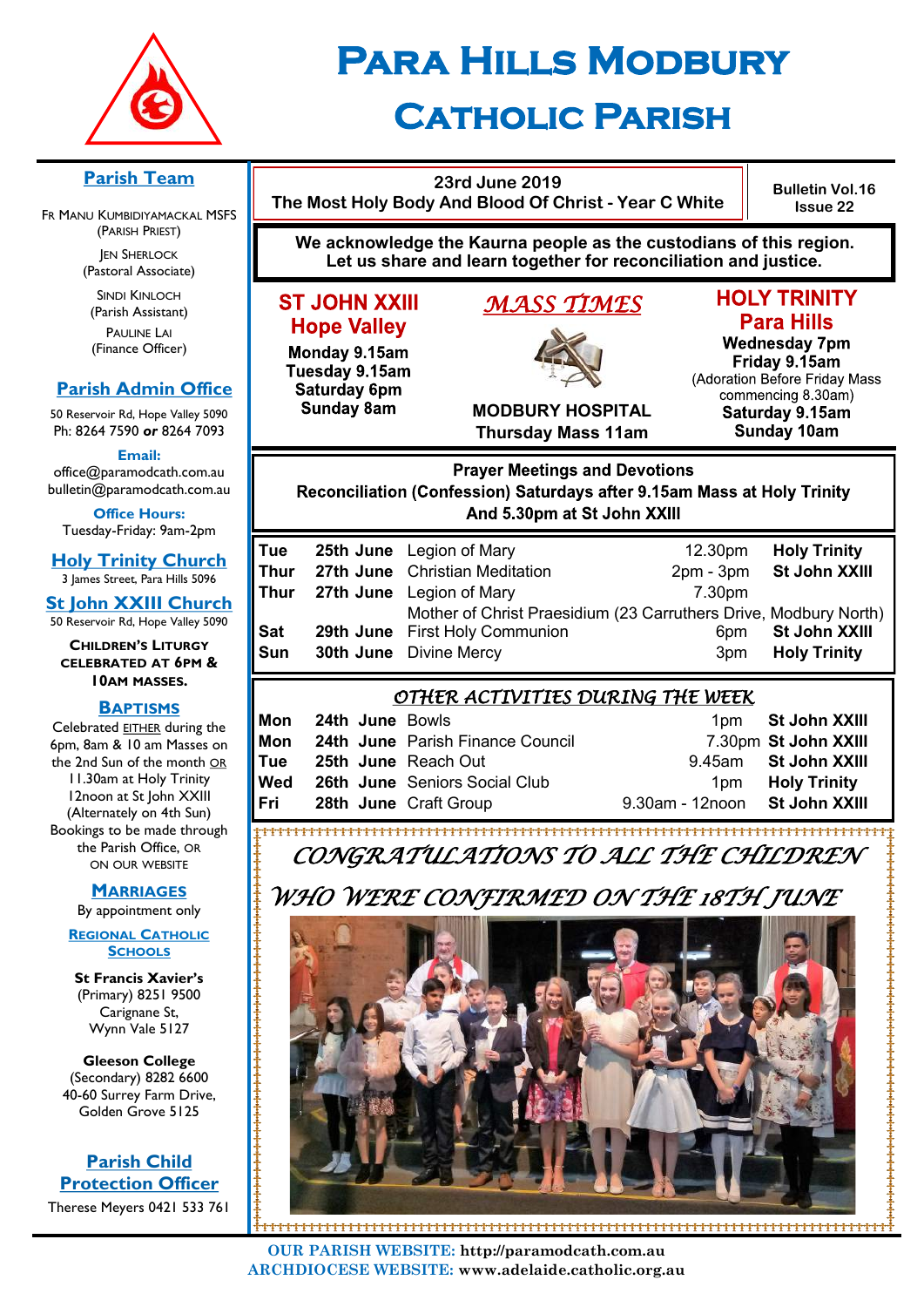#### **O Sacrament Most Holy, O Sacrament Divine**

Today we celebrate the feast of "Corpus Christi", the celebration of the abiding presence of a loving God as Emmanuel; God-with-us in the Holy Eucharist.

The feast also gives us an occasion to learn more about the importance and value of the "Real Presence" of Jesus in the Eucharist so that we may appreciate it better and receive maximum benefit from the Sacrament.

Corpus Christi is a doctrinal feast established for three purposes: Firstly, to give God collective thanks for Christ's abiding presence with us in the Eucharist and to honour Him there; secondly, to instruct the people in the Mystery, Faith and devotion surrounding the Eucharist, and thirdly, to teach us to appreciate and make use of the great gift of the Holy Eucharist, both as a Sacrament and as a sacrifice. In the three-year cycle of the Sunday liturgy, there is a different theme each year for this Feast of the Body and Blood of Christ. In Cycle A the theme is the Eucharist as our food and drink; in Cycle B the emphasis is on the Eucharist as the sign of the covenant; and in Cycle C the theme focuses on the priesthood of Jesus.

Today's first reading describes how the priest-king Melchizedek offered a thanksgiving-sacrifice of bread and wine to God for the welfare of the patriarch Abraham and shows how the event prefigured the Eucharistic sacrifice of the Priest-King Jesus.

In the second reading, St. Paul gives the earliest account of what Jesus said and did during the last meal he celebrated with his followers, interpreting it as a sacrifice.

Today's Gospel describes Jesus' miraculous feeding of five thousand people by multiplying five loaves of bread and two fish. Theologically, this feeding is a prefiguring of Jesus' gift of the Eucharistic bread that would spiritually nourish those who believe in him.

The Eucharist, (the Body and Blood of Christ), teaches us the importance of community, the bond that results from this sacrifice. John Chrysostom says:

"What is the Bread actually? The Body of Christ. What do communicants become? The Body of Christ. Just as the bread comes from many grains, which remain themselves and are not distinguished from one another because they are united, so we are united with Christ." Just as numerous grains of wheat are pounded together to make the host, and many grapes are crushed together to make the wine, so we become unified in this sacrifice. Our Lord chose these elements in order to show us that we

ought to seek union with one another, to allow the Holy Spirit to transform us into Our Lord Jesus Christ and to work with Him in the process.

Let us then, receive Holy Communion with fervent love and respect; not merely as a matter of routine.

By receiving Holy Communion, we become Christ-bearers, with the duty of conveying Christ to others at home and in the workplace, as love, mercy, forgiveness and humble and sacrificial service.

As we celebrate this great feast of faith, let us worship what St. Thomas Aquinas did not hesitate to call, "the greatest miracle that Christ ever worked on earth ...... My Body ........

My Blood". Before the greatness of this mystery, let us exclaim with St. Augustine, "O Sacrament of devotion! O Sign of unity! O Bond of charity!"

Let us also repeat St. Thomas Aquinas' prayer of devotion in the presence of the Blessed Sacrament:

Tanultumbedramalaked

"O Sacrament most holy! O Sacrament Divine!

All praise and all thanksgiving be every moment Thine!"

| Readings for 30th June 2019 |      |             |  |  |  |  |
|-----------------------------|------|-------------|--|--|--|--|
| 1st Reading 1 Kings         |      | 19:18.19-21 |  |  |  |  |
| 2nd Reading Gal             |      | $5:1,13-18$ |  |  |  |  |
| Gospel                      | Luke | $9:51-62$   |  |  |  |  |

#### **Our Community's Prayer Petitions**  *PLEASE NOTE: THE NAMES ON THE SICK LIST WILL REMAIN FOR TWO MONTHS ONLY UNLESS OTHERWISE NOTIFIED.*

**BULLETIN PRAYER LIST:** Please note that names can only be added to this list by immediate family, or the ill person themselves (for reasons of privacy).

#### **Please Remember in your Prayers**

**Those who are sick, especially:** 

Paul Holmes, Dudley Dolman, Father Peter Milburn, Maria Hand, Emma Gammon, Sylvia Gisi, Asher Caudle, David North, Elijah Neri, Wayne Collins, Antoinette Pascale, Marg Dolman, Charlotte Fussell, Selena (Rose) Quinn, Phyllis Anthony, Pam Ridley, Reta Lockyer, Michael Pritchard, John MacGrath, Ken Robinson, Graham Armstrong, Mary Redmond, Graham Speed, Marlen Piineda, David Truman, Bruce Mc Andie, Rosa Maria Santos, Sean Molloy, Betty Roper, Imperia De Ionno, Julie Reimann, Imelda Schulz, Maddison Calleja, Janice Forrester, Ray Zielonka, Jim Marlow, Gerry Canavan, Jayden Lee, Audrey Athayde, Marie Boulton, Sr. Marleen Dewar OLSH, Kay Kennedy, Rita Robinson, Eileen Ryan, Gary Lockyer, Yvonne Summers.

#### **Saints/Feast Days Of the Week**

24th The Nativity of St John the Baptist 27th St Cyril of Alexandria<br>28th The Most Sacred Hea 28th The Most Sacred Heart of Jesus<br>29th Sts Peter & Paul, Apostles Sts Peter & Paul, Apostles

#### **Pray for the Sacramental Children**

Last Tuesday 17 Children received the Sacrament of Confirmation and will receive their First Holy Communion over the next two weekends.

#### **First Holy Communion: 22nd June: St John XXIII 6pm First Holy Communion : 29th June: St John XXIII 6pm**

Please pray for these children and their families for a safe and joyful time, that their hearts and minds are filled with the Holy Spirit and they become faithful members of our community.



#### **HAPPY BIRTHDAY JUNE BABIES**

25th Geraldine Horn 26th Pauline Lai, Mary Mount 28th Sindi Kinloch 29th Anne-Michelle Howell

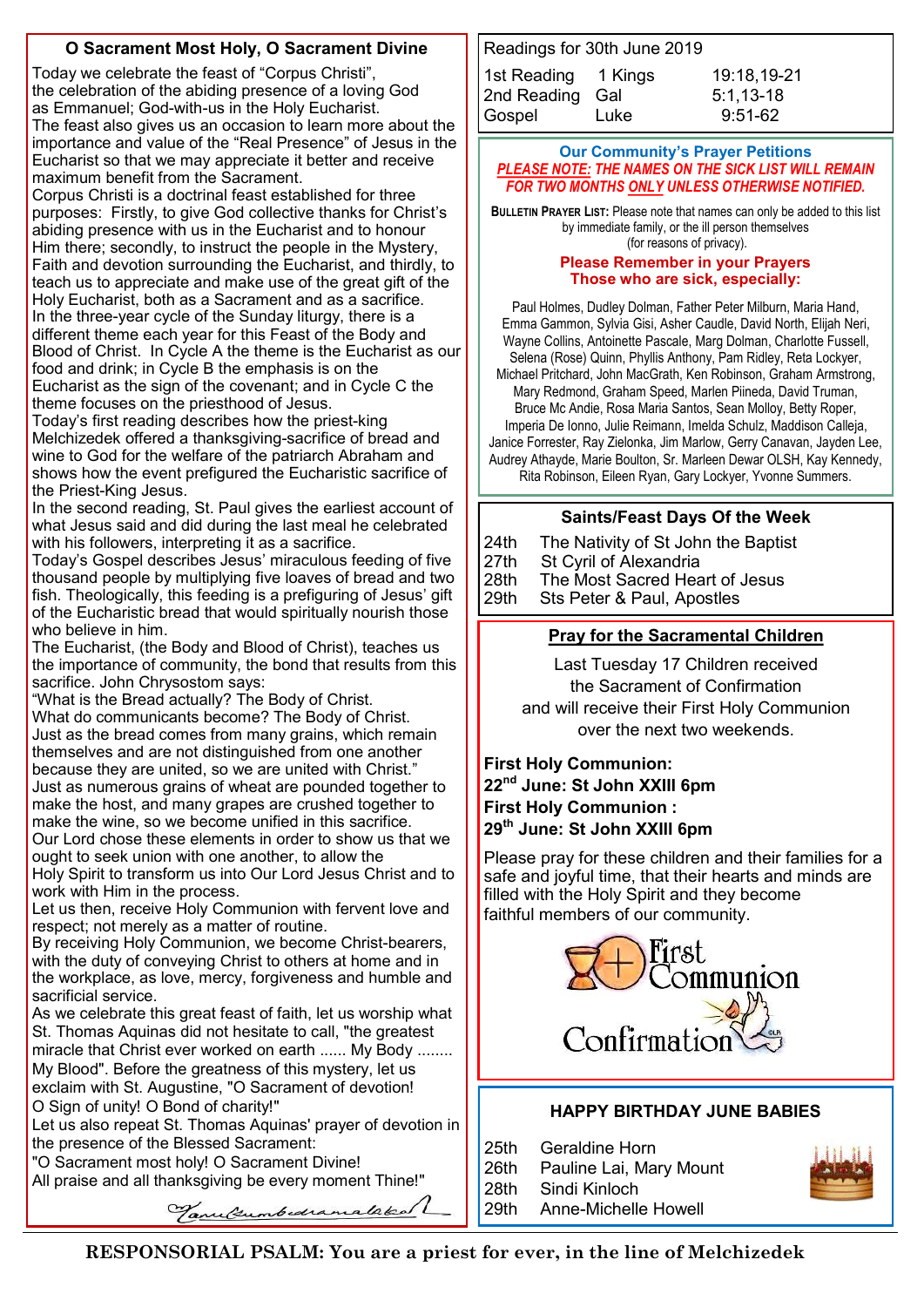#### **ST VINCENT DE PAUL HQ: 1300 729 202 from 9.00am — 1.00pm or www.vinnies.org.au**



#### **St Vincent de Paul Modbury Conference**

*Lord your timeless lesson sings out in the voice of constant waves, in the wind through the trees and in the harmonies of life. Wash clean our ears to hear you, make us listen now, for we need your great wisdom to assist us in our life. Amen.*

*Again six calls for assistance in the last week. The impact on the pantry stocks was greatly lessened by the Winter Food and Clothing Appeal from St Francis Xavier's at Wynn Vale. The generous support of the school community is much appreciated.*

*Another bonus was the donation of knitted beanies from a knitter from the Craft Group.* 

*Winter Appeal receipts are ready for pick-up at the Vinnies notice board.*

**Pantry needs this week are:**  Margarine, tinned meat, tinned Peas/Beans and Pasta Sauce

Many thanks for your ongoing support. It will greatly help if any or all of these items could be placed in the Vinnies' collection basket.

Thank you and God Bless

#### **REACH OUT GROUP**

Tuesday 25th June 2019 9.15am Mass at St John XXIII Reader: Bob Barry Offertory: Cathy De Luca & Pat Harvey Communion: Gwen Barry & Maureen Kenny Altar Server: Leo North

All welcome



DEVELOPMENT FUND 2019

Congratulations John Jarrod No. 23` Drawn by Anne-Michelle Howell

Contact: Marg Dolman 8264 1317 to be included in the draw.



Support the works of The Holy Father through the

**Peter's Pence Collection** 

#### **HOLY FATHER'S APPEAL 2019**

A Special Collection will be taken up for the Holy Father's Appeal at all Masses next weekend, 29th & 30th June. The Holy Father's Appeal or Peter's Pence Collection provides Pope Francis with the funds he needs to carry out his charitable works around the world. The proceeds benefit our brothers and sisters on the margins of society, including victims of war, oppression, and natural disasters.

#### **Changes to our Bulletin**

The Parish Pastoral Council has suggested a couple of changes to our weekly parish bulletin. The first of these is to include in the bulletin stories about the faith journey of our parishioners. There are many parishioners who have interesting stories to tell: those who came to Australia as migrants who had a very different cultural faith experience; children who want to share their experience of involvement in the Sacramental Program; adults who have been participants in the RCIA program; or those who grew up in an era when participation in programs such as the YCS, NCGM and YCW were common to the experience of young Catholics; and many others.

If you have a story about your faith journey that you would like to share, please forward it to the office. To begin the process, with the author's permission, we will be including in next week's bulletin one of the stories we heard during the Plenary Council discussion groups.

The second suggested change is that we add a regular Q & A column. This column would give parishioners an opportunity to ask questions about topics ranging from; current Church teachings, rituals or traditions; the Sacramental program; the RCIA; the Parish Pastoral Council; the Parish Finance Council; Parish Groups and Activities or other Church related questions.

#### **All Extraordinary Ministers of Holy Communion**

Next weekend we will be holding the Rite of Commissioning for all Extraordinary Ministers of Holy Communion at all Masses.

We encourage you to participate in the Commissioning.

# hank You A

I would like to thank everyone, including the wonderful volunteers, and the friends I have made over my time at the Parish, for your kind wishes, love, support, gifts, cards and letters following my retirement as Secretary at the Parish. They mean so much to me. I will miss working with Father Manu and the staff. I promise to keep in touch. Love Jill Brokensha (The new Nomad!)

## *CHILDREN'S PRAYER*



Lord Jesus, you are the living bread which comes to each one of us in a special way. Help us to share the joy of your love with others we meet.

**GOSPEL ACCLAMATION:** *Alleluia, alleluia! I am the living bread from heaven, says the Lord; whoever eats this bread will live for ever. Alleluia!*

,,,,,,,,,,,,,,,,,,,,,,,,,,